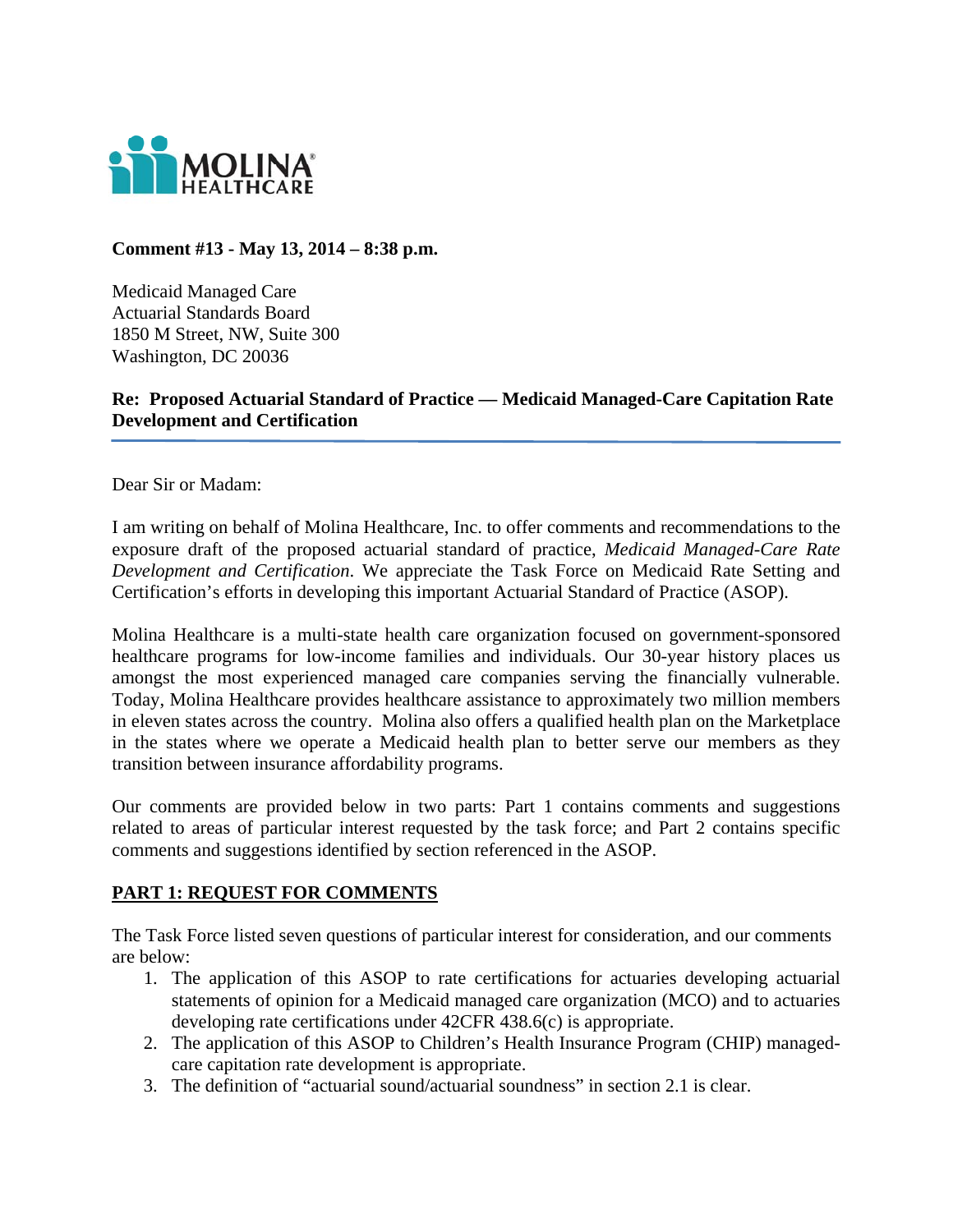- 4. Section 3.2.16, discussion of actions required of the certifying actuary if the underlying data is identified to be inaccurate or incomplete, is clear and appropriate.
- 5. The ASOP does not restrict practice inappropriately.
- 6. The ASOP, in present form, does not provide sufficient guidance. The ASOP with revisions could provide sufficient guidance.
- 7. The guidance provided identifying and addressing potential inconsistencies in the expectations of actuaries working for Medicaid MCOs and those actuaries working for State Medicaid Agencies is sufficient.

# **PART 2: SPECIFIC COMMENTS**

#### **Section 2.1: Actuarially Sound / Actuarial Soundness**

- The definition of "actuarially sound" should include mention of underwriting gain and/or risk margin, but is not cited in the proposed definition.
- We appreciate the inclusion of "government-mandated assessments, fees and taxes" as part of the definition of costs, particularly in consideration of the Affordable Care Act health insurer fee which impacts Medicaid health plans.

## **Section 3.2.1: Form of the Capitation Rates (Single Rate or Capitation Rate Ranges)**

 Specific guidance should be provided for capitation rate ranges. It should be clear that the rates at both ends of the rate range must meet the definition of actuarial soundness and must NOT be constructed simply through aggregation of the best and worst case scenarios for each rating variable and assumption which would ignore the interdependence of the rating variables and assumptions leading to capitation rates that would not be actuarially sound.

#### **Section 3.2.2: Structure of the Medicaid Managed-Care Capitation Rates**

• Delivery case rates, low birth weight supplemental payments, and other supplemental payments should be mentioned in this section.

#### **Section 3.2.5: Covered Services**

 Non-state plan services "should" be included in the capitation rate if the service is provided in lieu of a state plan service. The current statement in the ASOP uses the word "may".

## **Section 3.2.x: New Section Proposal – Network Re-pricing**

 A specific section devoted to network re-pricing is warranted in the ASOP. Guidance should be provided regarding the applicability of the reference rate and fee schedule used to re-price claims. Specifically, the reference rate and fee schedule (i.e. 100% of Medicaid) must be representative of what is attainable for the MCOs. Furthermore, if a change is made to the reference rate and fee schedule, the change should be implemented prospectively to allow MCO's time to configure payment systems and renegotiate any contracts that are not linked to the reference fee schedule. If changes to the reference fee schedule are implemented retrospectively and/or not announced with adequate lead time prior to the rate effective period, the actuary should consider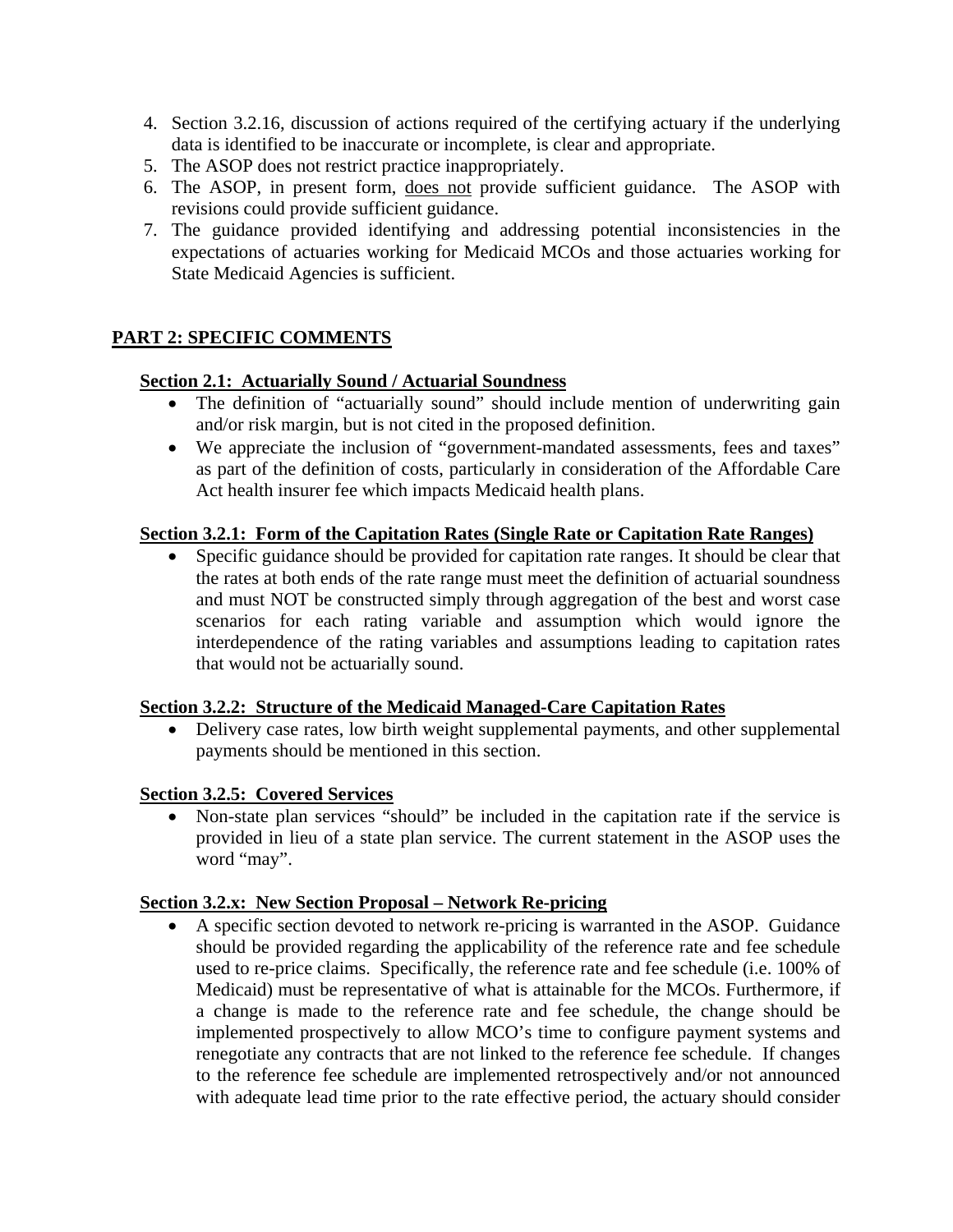the expenses associated with the re-adjudication of claims and/or the time necessary for the MCO to renegotiate provider contracts in the capitation rates.

# **Section 3.2.8: Claim Cost Trends**

- A list of items for developing claim cost trends should be added, which should include potential shifts in the mix of services as well as emerging technologies and pharmaceuticals.
- The actuary should be directed to disclose the basis of trend estimates such as the source, applicability, claims experience, time periods, trend surveys, etc.

## **Section 3.2.9: Managed-Care Adjustments**

- The statement that "...adjustments should be attainable in the rating period..." is not sufficient. The following sentence provides better guidance, "If managed-care adjustments are included, the overall adjustments must represent what is attainable throughout the entire rating period, in the actuary's professional judgment."
- Other items to include for the actuary to consider in developing the managed-care adjustments:
	- o Applicability and duration of specific continuity of care requirements which require MCOs to honor previous pre-authorizations and care regimens which would limit managed-care saving opportunities in the rating period.
	- o Time required by MCO's to collect and evaluate health assessment data and experience to develop care management plans to achieve managed-care savings.

# **Section 3.2.11a.2: Non-Medical Expenses, Administration, Types of Administrative Expenses**

 A section devoted to contract provisions should be added as a Type of Administrative Expense. Examples would include contract provisions related to expenses associated with mandatory staffing levels, health assessment requirements, administration of performance withholds, and financial reporting requirements.

## **Section 3.2.11b: Non-Medical Expenses, Underwriting Gain**

 More details should be included regarding the type and level of risk borne by the MCO in consideration of risk-sharing arrangements, performance withholds, and minimum medical loss ratios in the determination of an appropriate underwriting gain provision of the capitation rate.

## **Section 3.2.13: Reinsurance, Risk Corridors, Other Risk-Sharing Arrangements**

- A statement should be added recognizing that reinsurance, risk corridors and other risk-sharing arrangements will impact the level of risk borne by the MCO which the actuary should consider when determining the underwriting gain provision of the capitation rates.
- A comment should be added warning that risk-sharing arrangements structured to offer balanced protection, and not intended to impact the level of risk borne by the MCO, may actually change the MCO level of risk substantially if the probability of lower versus higher claims is not equal. The probability of lower versus higher claims